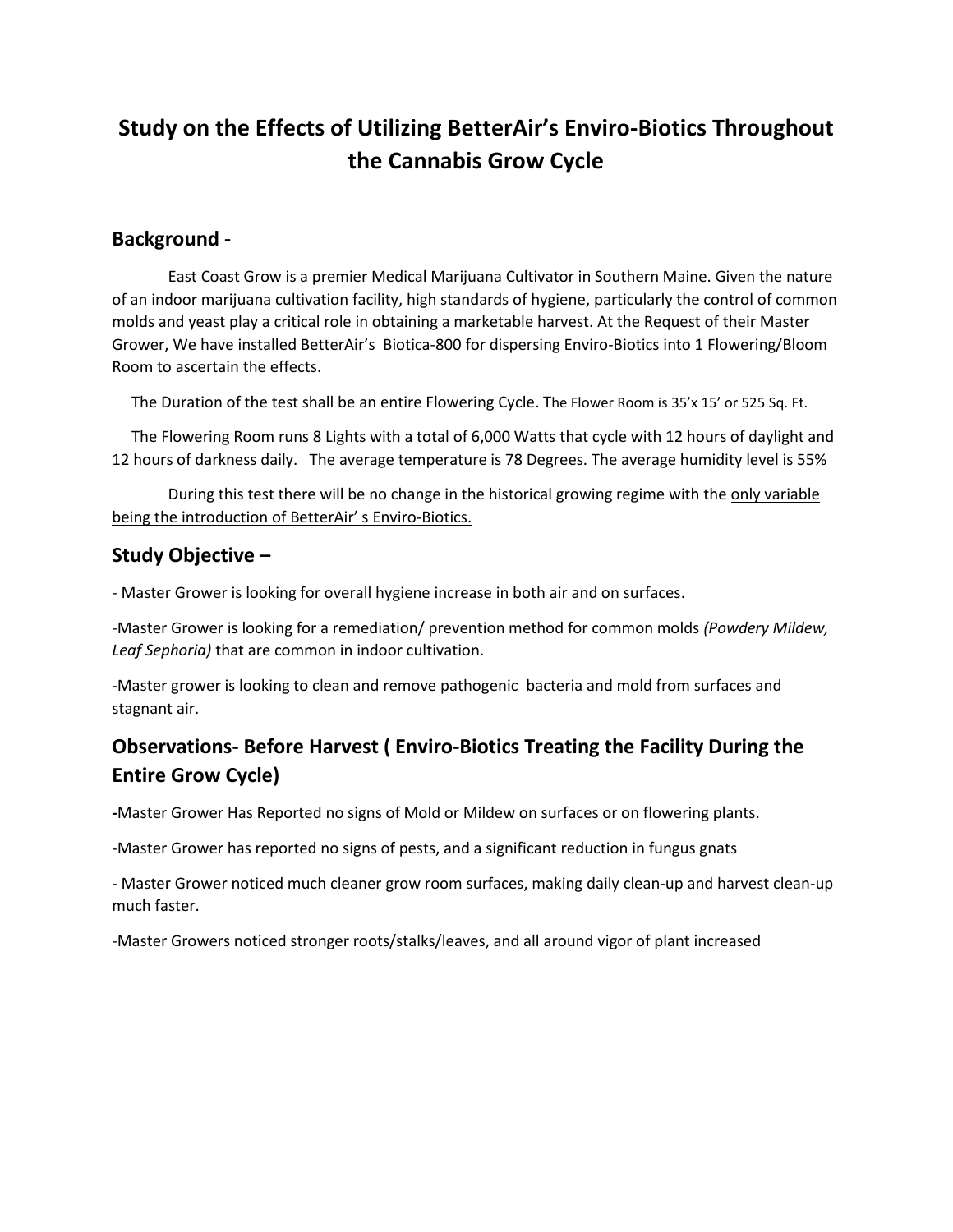# **Results and Observations- After Harvest Utilizing Better'Air's Enviro-Biotics**

- **Master Grower recorded a 38% increase in yield on a per plant basis.**
- **Laboratory Testing verified a 48% increase in THC % ( Lab Report Below)**
- **Laboratory Testing verified no detectible mold ( Lab Report Below)**
- **Master Grower Noticed more density to marijuana buds on both the top and bottom of the plant**
- **Master Grower noticed better response from resin glands, resulting in more Trichomes**

All testing was done by Sensible….. The Leading Marijuana Testing Laboratory in New England. A copy of their report is attached.

| <b>Historical Harvest Without</b><br><b>Utilizing Enviro-Biotics</b> | <b>Harvest Utilizing Enviro-Biotics</b><br>During the Grow Cycle |
|----------------------------------------------------------------------|------------------------------------------------------------------|
| 8 Lights                                                             | 8 Lights                                                         |
| 21 Plants                                                            | 18 Plants                                                        |
| 10 Gallon Pots                                                       | 7 Gallon Pots                                                    |
| 3,584 Grams                                                          | 4,256 Grams                                                      |
| 170 Grams a Plant                                                    | 236.44 Grams a Plant                                             |

**Conclusions: After introducing the BetterAir's Biotica800 into the flower room ( the only variable to historical harvest results) the master grower has not only reported incredible results as far as cleanliness and happiness of plants, but has also reported increased per plant yield, increased THC content and most importantly no detectible mold of any kind.**

**There were no other changes in growing regime other than the introduction of BetterAir' s Enviro-Biotics.**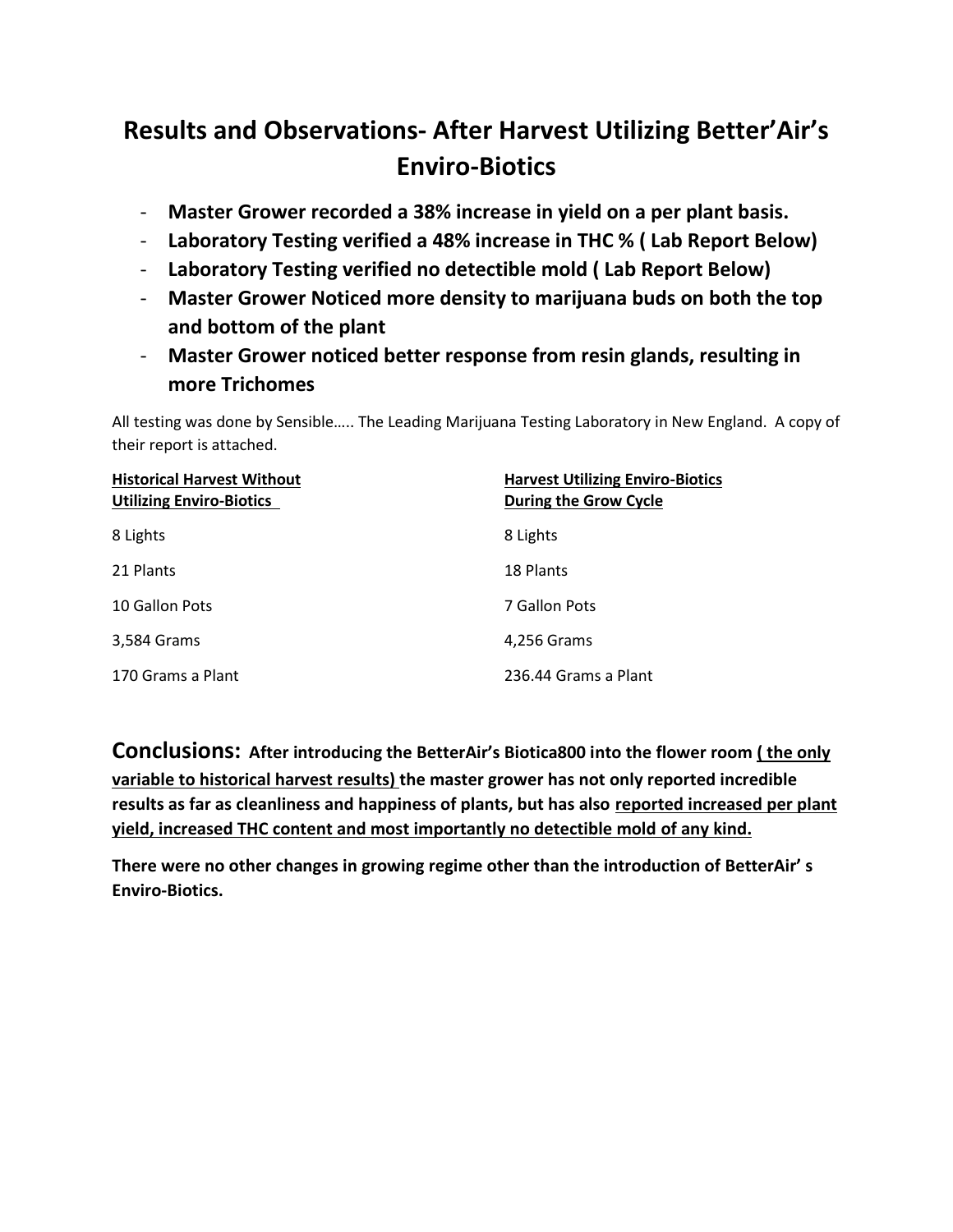#### **Results as a Percentage** Percentage of Total Cannabinoids of **Total** 8 Weight THC-A THC-A C ...  $\Delta8$ **THC**  $\Delta 9$ **THC THCV** CBD-A Ō CBD CBG Ō CBDV  $CBG-A$ CBG  $\Delta$ 9 THC  $CBG-A$  $CBN$  $CBC$ **Safety Test Results** Detectable Limit: 0.05% ◯ Aerobic Plate Count Mold: 2200 CFU Yeast: 4,000 CFU Result: NT CFU **Calculated Totals** Proposed Limit 10,000 CFU<br>Defectable Limit 100 CFU Proposed Limit 10,000 CFU<br>Defe*ctable Limit 100 CFU* Total CBD (CBD + CBDA) 0% ◯ Residual Solvent Test: Ethanol ◯ Heavy Metals Max CBD 0% Result: NT ppm Arsenic NT Lead NT Total THC (THC + THCA) 22.7% Proposed Limit 5,000 ppm Mercury NT Cadmium NT 19.9%  ${\rm Max\,THC}$ Detectable Limit 1PPM **Total Cannabinoids**  $23.1%$

#### Test Results Before the Introduction of BetterAir's Enviro-Biotics